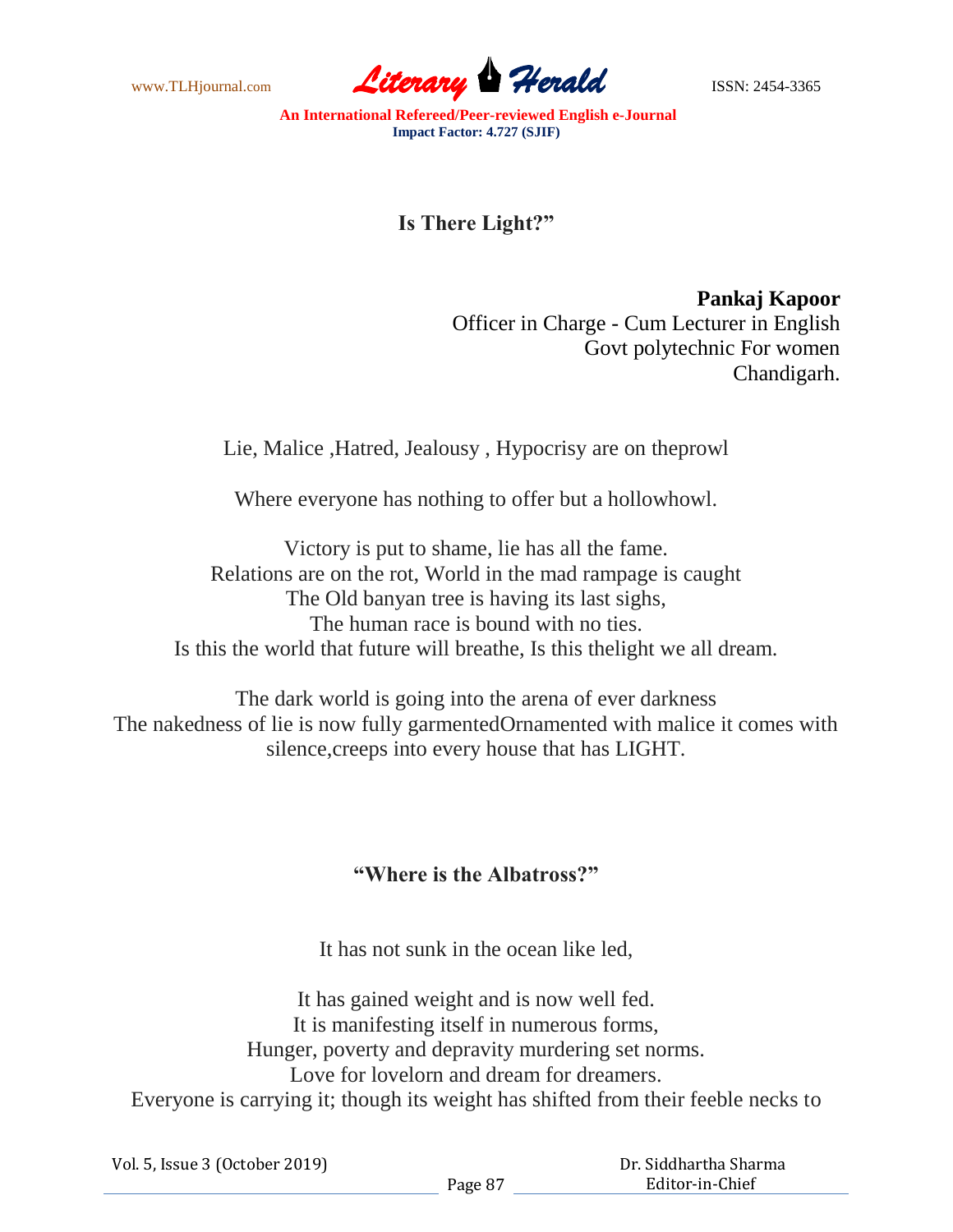

**An International Refereed/Peer-reviewed English e-Journal Impact Factor: 4.727 (SJIF)**

their throbbing hearts, all are singing their own rime and have for 'Him' no time.

The drowsy numbness they feel but the albatross wants its meal. It is now nibbling on sinews of their hearts, It will continue to feed till the generations elope. Elope in the domain of God. They might get redeemed And save themselves from consumption.

He might give them refuge from the raging Albatross. Who cannot feed on unsullied souls and hearts.

## **"Death"**

You appear to me a poetry of mystery,

You can't be re sung and thus are a history.

You break all the chains,

You give to life its ultimate gains.

You come and the body sleeps,

With your coming the spirit leaps.

With you every one has to meet,

You are the supreme whom none can forfeit.

You come with the coming of dawn,

When one hasn't anything to pawn.

You spread your wings far far wide,